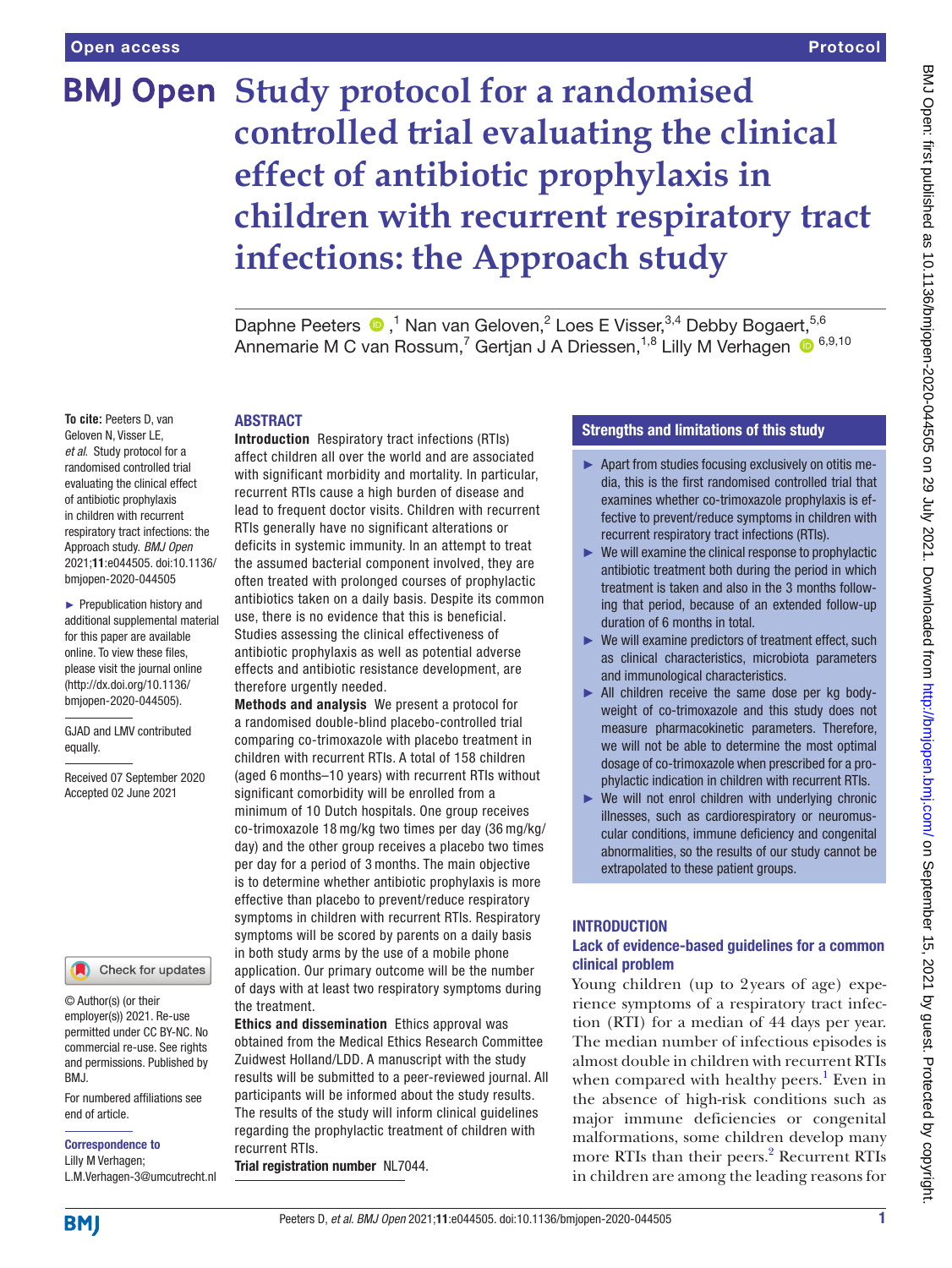primary care consultations and for referral to paediatricians and ear, nose and throat (ENT) specialists. $^{\text{3}}$  $^{\text{3}}$  $^{\text{3}}$  In developed countries, recurrent RTIs, defined as a minimum of six to eight episodes per year, affect 15%–20% of children under 5years of age.<sup>4</sup> Most children suffer from recurrent RTIs of the upper airways, but in approximately  $10\% - 30\%$ , the lower respiratory tract is also affected.<sup>[5](#page-6-4)</sup> Compared with their healthy peers, children with recurrent RTIs visit the outpatient clinic more often and they frequently need hospitalisation. In addition, these children are treated more frequently with medication, for example, inhaled bronchodilators and corticosteroids, as well as antibiotics.<sup>[1](#page-6-0)</sup> The high disease burden can also lead to failure to thrive and developmental delays in children, as well as parental productivity losses associated with children's illness and absenteeism from work, leading to high costs for the community.<sup>167</sup> Lower RTIs in childhood can also lead to pulmonary sequelae such as bronchiectasis and irreversible lung damage, $8-10$  putting children with recurrent RTIs even more at risk for long-term damage. In our experience, children who visit the outpatient clinics because of recurrent RTIs are generally ≤10 years of age and most are treated on a 'trial and error' base because there is no international consensus about the best (prophylactic) treatment for children with recurrent RTIs. Previous studies suggest that antibiotic prophylaxis, treatment with the immunomodulator OM-85, active immunisation and/or parental education on risk factors (passive smoking) may be at least of some benefit.<sup>4 11-14</sup> In general, antibiotics are frequently used for the treatment of acute RTIs in children. In an attempt to treat the assumed bacterial component involved in recurrent RTIs, prolonged antibiotic regimens are often prescribed. Previous studies in children with recurrent acute otitis media showed that antibiotic prophylaxis prevented one and a half episode for every 12 months of treatment per child. $15$  Studies examining the clinical effectiveness of antibiotic prophylaxis in children suffering from recurrent RTIs are scarce and mainly focus on high risk groups with recurrent lower RTIs.<sup>11 16-21</sup> No studies have been performed on the clinical effectiveness of antibiotic prophylaxis in otherwise healthy children who suffer from recurrent RTIs.

The antibiotic regimen that is commonly prescribed in children with recurrent RTIs is trimethoprim/sulfamethoxazole (co-trimoxazole). Both trimethoprim and sulfamethoxazole are bacteriostatic if used alone. Combining trimethoprim and sulfamethoxazole elicits a synergistic effect and makes the antibiotic regimen bactericidal. Co-trimoxazole is a fixed antibiotic combination of trimethoprim and sulfamethoxazole (1:5) which covers most Gram-positive and Gram-negative potential pathogens as well as *Pneumocystis jiroveci*. In addition, several studies suggest that co-trimoxazole has an immunomodulatory effect. $22-25$  The combination of antimicrobial and immunomodulatory properties could provide an additional beneficial effect in the prevention or reduction of RTIs.

In this study, we will compare the clinical effectiveness of co-trimoxazole prophylaxis with placebo in children with recurrent RTIs.

#### Role of microbiota in respiratory infection and disease

Prolonged antibiotic treatment is of major concern, since antimicrobial resistance (AMR) development increases with duration of the antimicrobial course. $26$  Probably, the most important route of AMR gene selection in humans is antibiotic-induced changes to our protective microbial communities, also called the microbiota. $27$  Whereas microbial disturbances elicited by antibiotic treatment in adults are mostly temporary, exposure to antibiotic treatment early in life may have a lasting impact on the composition of the microbiota leading to permanent replacement by resistant organisms.<sup>28 29</sup> While the microbiota of the gastrointestinal tract has been studied most extensively, $30\,31$  the human nasopharynx is considered the niche from which both upper and lower RTIs originate and resistance can also emerge in commensals or patho-gens colonising this body site.<sup>[32](#page-6-13)</sup> During the past decade, high-throughput pipelines have become available to also characterise the complete nasopharyngeal microbiota.<sup>33</sup>

In this study, we will examine short-term and long-term effects of co-trimoxazole prophylaxis on the microbiota composition and antibiotic resistance in children who suffer from recurrent RTIs.

#### METHODS AND ANALYSIS Objectives and study parameters

Primarily, we aim to investigate the clinical efficacy of co-trimoxazole prophylaxis in Dutch children (aged 6months up to 10 years) with recurrent RTIs. Children will be randomised to co-trimoxazole or placebo for a treatment period of 3months, since this is the treatment period after which a beneficial effect was achieved in children with recurrent acute or chronic suppurative otitis media.<sup>15</sup>

#### Primary objective

To determine whether 3months of prophylactic treatment with co-trimoxazole causes a reduction in the number of days a child experiences at least two RTI symptoms in children aged 6 months to  $\leq 10$  years with recurrent RTIs, when compared with placebo.

#### Secondary objectives

- 1. To determine whether co-trimoxazole prophylactic therapy reduces:
	- Time to resolution of symptoms.
	- The severity of symptoms defined by the number and type of different symptoms.
	- Use of analgesics/antipyretics.
	- Use of antibiotic treatment courses.
	- Absenteeism from day care or school and/or parental absenteeism from work.
	- Alterations in nutritional status.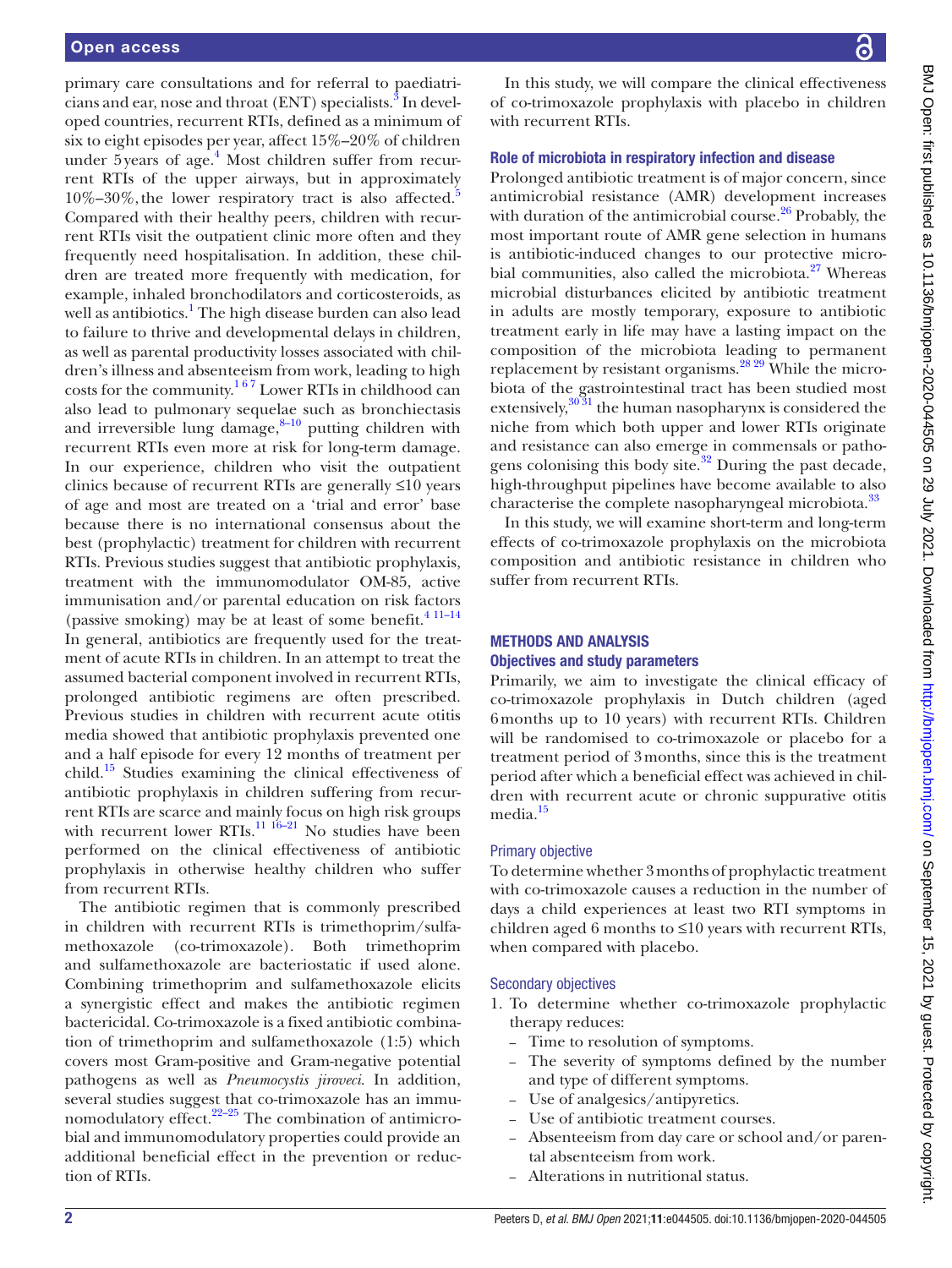<span id="page-2-0"></span>

| Table 1<br>Inclusion and exclusion criteria |                                                                                                                                                                                                                                                                                                                                                                                                                                                                                                                                                                                                                                                                                                                                                       |
|---------------------------------------------|-------------------------------------------------------------------------------------------------------------------------------------------------------------------------------------------------------------------------------------------------------------------------------------------------------------------------------------------------------------------------------------------------------------------------------------------------------------------------------------------------------------------------------------------------------------------------------------------------------------------------------------------------------------------------------------------------------------------------------------------------------|
| Inclusion criteria                          | $\triangleright$ Presenting to one of the participating clinics.<br>$\triangleright$ Age 6 months-10 years.<br>Suffering from recurrent respiratory tract infections (RTIs).*<br>Informed consent from parent(s)/caregiver(s) with legal custody.                                                                                                                                                                                                                                                                                                                                                                                                                                                                                                     |
| <b>Exclusion criteria</b>                   | • Current prophylactic antibiotic use or prophylactic antibiotic use during the<br>previous month.<br>• Underlying immune deficiency other than for IgA or IgG subclasses.<br>► Congenital abnormalities (including but not limited to cleft palate, neuromuscular<br>or cardiac disorders and syndromes).<br>Suffering from chronic respiratory disease, such as cystic fibrosis, primary ciliary<br>dyskinesia or anatomical abnormalities.<br>• Only experiencing recurrent AOM or chronic suppurative otitis media without other<br>recurrent RTIs.<br>$\triangleright$ Known allergy to co-trimoxazole.<br>► Known contraindication for co-trimoxazole, for example, liver failure or impaired<br>kidney function and/or haematologic disorders. |

\*Recurrent upper RTIs: for children aged <2 years yearly at least 11 and for children aged 2–10 years yearly at least 8 parental-reported upper RTIs possibly including, but not limited to, otitis media. Recurrent lower RTIs (ie, pneumonia, bronchopneumonia or acute bronchitis) are defined as at least two episodes per year or three or more episodes during the child's life regardless of age. $^{34}$   $^{35}$ AOM, acute otitis media.

- 2. To examine predictors (eg, demographic, environmental, family history, mucosal, microbiological and immunological characteristics) for the (absence of) prophylactic treatment effect.
- 3. To examine whether cessation of antibiotic prophylactic treatment affects the presence of RTI symptoms and how this correlates with clinical, microbiological and immunological characteristics of the patients.
- 4. To record and evaluate adverse events.
	- The occurrence of mild adverse effects as described in the Summary of Product Characteristics, such as skin rash, gastrointestinal complaints, pruritus or mild headache.
	- The occurrence of severe adverse reactions
- 5. To examine short-term and long-term effects of cotrimoxazole prophylaxis on microbiota deviation, AMR and (mucosal and systemic) immunological outcomes.

## Study design

We will conduct a randomised placebo-controlled double-blind clinical trial in which we compare co-trimoxazole with a placebo in 158 children with recurrent upper and/or lower RTIs. The inclusion and exclusion criteria are listed in [table](#page-2-0) 1. We will enrol children aged 6months up to 10 years. Children younger than 6months will not participate in this study, because at this age, the presence of recurrent RTIs cannot be established yet. For age-specific definitions of recurrent RTIs, we took the twofold SD of the mean number of upper RTIs per year in a cohort of 1314 German children, except for children aged 5–10 years, in whom we used the same definition as younger children (2–5 years). This means that we define recurrent RTIs as at least 11 parental-reported upper RTIs per year for children younger than 2years and eight parental-reported upper RTIs per year for children aged 2-10 years.<sup>34</sup> Recurrent lower RTIs (ie, pneumonia,

bronchopneumonia or acute bronchitis) are defined as at least two episodes per year or three or more episodes during the child's life regardless of age. These definitions of recurrent upper and lower RTIs were also used in the Dutch guideline for diagnostic strategies in children with recurrent RTIs.<sup>[35](#page-6-16)</sup> If an underlying immune deficiency or contraindication for co-trimoxazole<sup>[36](#page-6-17)</sup> has not been ruled out yet, these will be tested in the blood sample taken in all participants before randomisation. Children will be randomised to one of two oral suspension regimens for 3months: co-trimoxazole 36mg/kg/day (2×18mg/kg) or placebo two times per day. The dose of co-trimoxazole is in accordance with the therapeutic dose (for acute infections) as described in the Dutch paediatric drug formulary. Doses and duration of treatment are also based on studies of antibiotic prophylaxis in paediatric populations with recurrent acute or chronic suppurative otitis media.[15](#page-6-6) In case of a new RTI episode occurring during follow-up for which the child has a clinical indication to receive (additional) antibiotic treatment, the child will receive antibiotics according to national guidelines and the study medication will be discontinued for the duration of this antibiotic course. Medication compliance will be measured in two ways. During the T3 visit to the hospital, parents will be asked to bring the bottles of trial medication and to answer questions about compliance. By doing so, we will be able to compare the self-reported compliance will the number of empty and (partly) full bottles that are returned.

### Randomisation

The randomisation procedures are performed by a member of the trial pharmacy. Randomisation is computer-generated and subjects will be allocated in a 1:1 ratio with random block sizes of two, four or six subjects to prevent predictability of the allocation. Study medication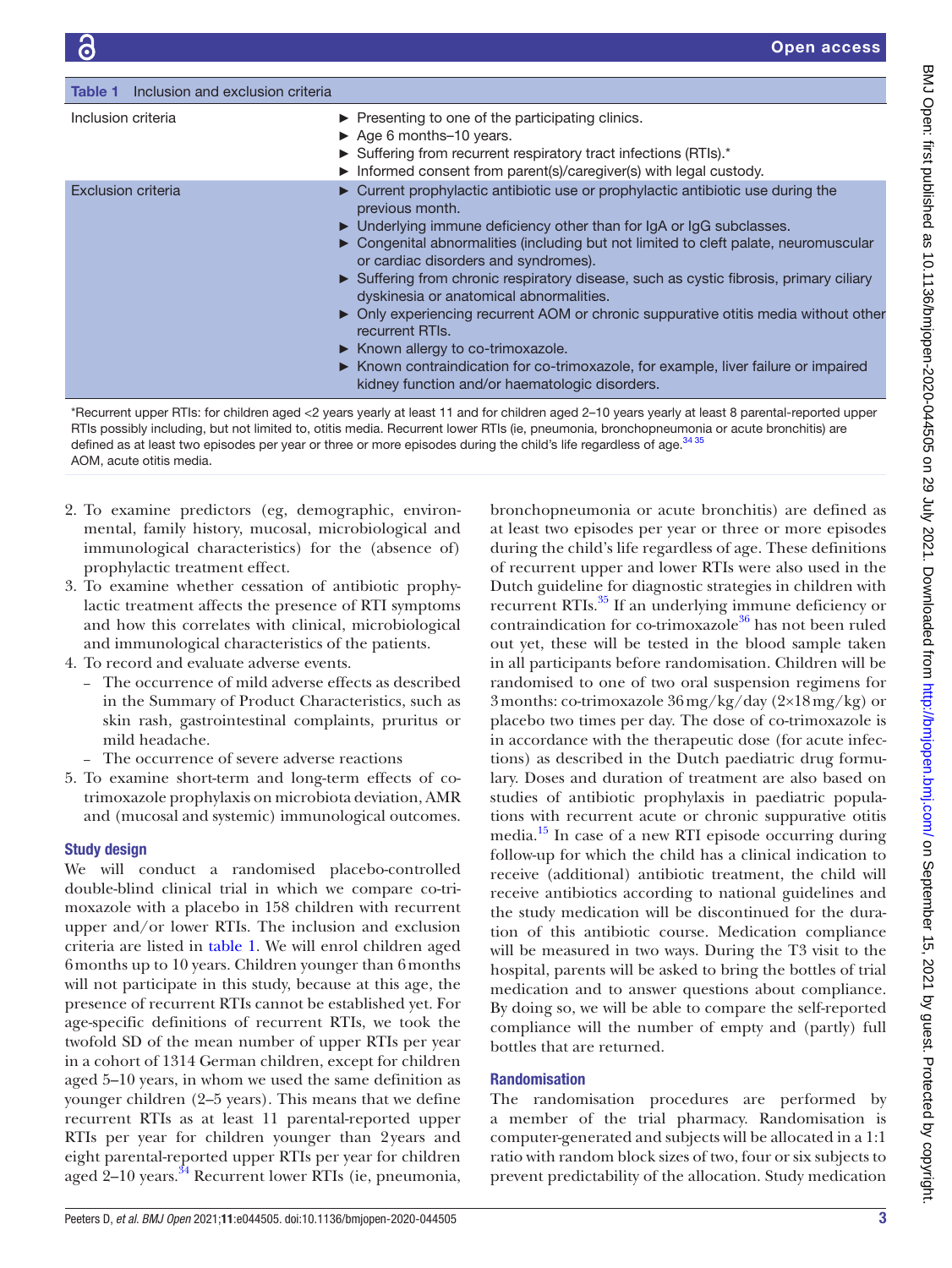<span id="page-3-0"></span>

|                                       | <b>Enrolment</b>        |                         | <b>Postallocation</b>   |         |         |             |                             |              |
|---------------------------------------|-------------------------|-------------------------|-------------------------|---------|---------|-------------|-----------------------------|--------------|
| <b>Timepoint</b>                      | $t_{o}$                 | t,                      | $t_{1}$                 | $t_{2}$ | $t_{3}$ | $t_{4}$     | $t_{\scriptscriptstyle{5}}$ | $t_{6}$      |
| <b>Enrolment</b>                      | $\mathsf{X}$            |                         |                         |         |         |             |                             |              |
| Eligibility screen                    | X                       |                         |                         |         |         |             |                             |              |
| Informed consent                      | $\mathsf X$             |                         |                         |         |         |             |                             |              |
| Screening for exclusion criteria      | X                       |                         |                         |         |         |             |                             |              |
| Randomisation                         |                         | $\overline{\mathsf{X}}$ |                         |         |         |             |                             |              |
| <b>Intervention</b>                   |                         |                         |                         |         |         |             |                             |              |
| Co-trimoxazole or placebo             |                         |                         |                         |         |         |             |                             |              |
| <b>Measurements</b>                   |                         |                         |                         |         |         |             |                             |              |
| Baseline questionnaire                | $\mathsf{x}$            |                         |                         |         |         |             |                             |              |
| Digital diary InfectionApp            |                         |                         |                         |         |         |             |                             |              |
| Questionnaire on infectious episodes  |                         |                         | $\mathsf{X}$            | $\sf X$ | X       | $\mathsf X$ | $\mathsf X$                 | $\mathsf{X}$ |
| Physical examination                  | X                       |                         |                         |         | X       |             |                             | X            |
| <b>Blood sample</b>                   | $\mathsf{X}$            |                         |                         |         | X       |             |                             |              |
| Nasopharynx, saliva and faecal sample | X                       |                         | X                       |         | X       |             |                             | X            |
| Mucosal lining fluid sample*          | $\overline{\mathsf{X}}$ |                         | $\overline{\mathsf{X}}$ |         | (X)     |             |                             | (X)          |

**Measurements** 

The schedule of study enrolment, interventions and measurements of endpoints is shown in [table](#page-3-0) 2. To record parent-reported data on symptoms of RTIs, a mobile application will be used. Previous studies used paper diaries to detect parent-reported symptoms. These are prone to non-compliance and may hamper real-time detection of disease occurrence. The use of our Diary-App for symptom recording costs parents less than 1min per day and has shown to improve case-finding and questionnaire completeness from 60% to  $\geq 90\%$ .<sup>37</sup> Also, parents will be asked to answer extra questions once a month. These include questions about the use of other antibiotics (see [online supplemental file 1](https://dx.doi.org/10.1136/bmjopen-2020-044505) for the monthly questionnaire).

At inclusion and after 1, 3 and 6 months  $(\pm 2$  weeks for each sample point) non-invasive respiratory (nasopharyngeal swab and saliva) and faecal samples for microbiota composition, immunologic analysis and AMR gene detection will be collected. Also, these samples can be used for viral analysis. In addition, mucosal lining fluid will be collected at two time points in a subset of subjects. Before inclusion, blood samples will be taken to test for possible contraindications (eg, kidney and/or liver dysfunction). After treatment completion, blood samples will also be

will be started in a minimum of 10 hospitals in the Netherlands. Inclusion will take place during both the winter and summer period to account for seasonal differences in microbiota composition in our analyses. If necessary, the number of study locations can be extended, depending on the speed of subject enrolment.

#### Sample size

We assumed  $90\%$  compliance with symptom monitoring via the app, that is, app data available for 0.90×3 months (90 days)=81 days per participant. There is limited literature available about the number of days with RTI symptoms per time period in children with recurrent RTIs. Toivonen *et al* published a large prospective cohort study from Finland including 1089 children followed up from birth to 2years of age for respiratory infections by a daily symptom diary.<sup>1</sup> In this study, children with recurrent RTIs (defined as number of days with symptoms>90% percentile limit) had a median of 31 days per 100 days with at least one respiratory symptom. In a pilot study performed in the winter season in one of the participating centres (UMC Utrecht) including 18 children with recurrent RTIs, we observed a median of 76 days with at least one respiratory symptom and a median of 42 days with at least two respiratory symptoms per 100 days (this would be 34 per 81 days). We estimated that the median number of days with at least two symptoms in the Finnish study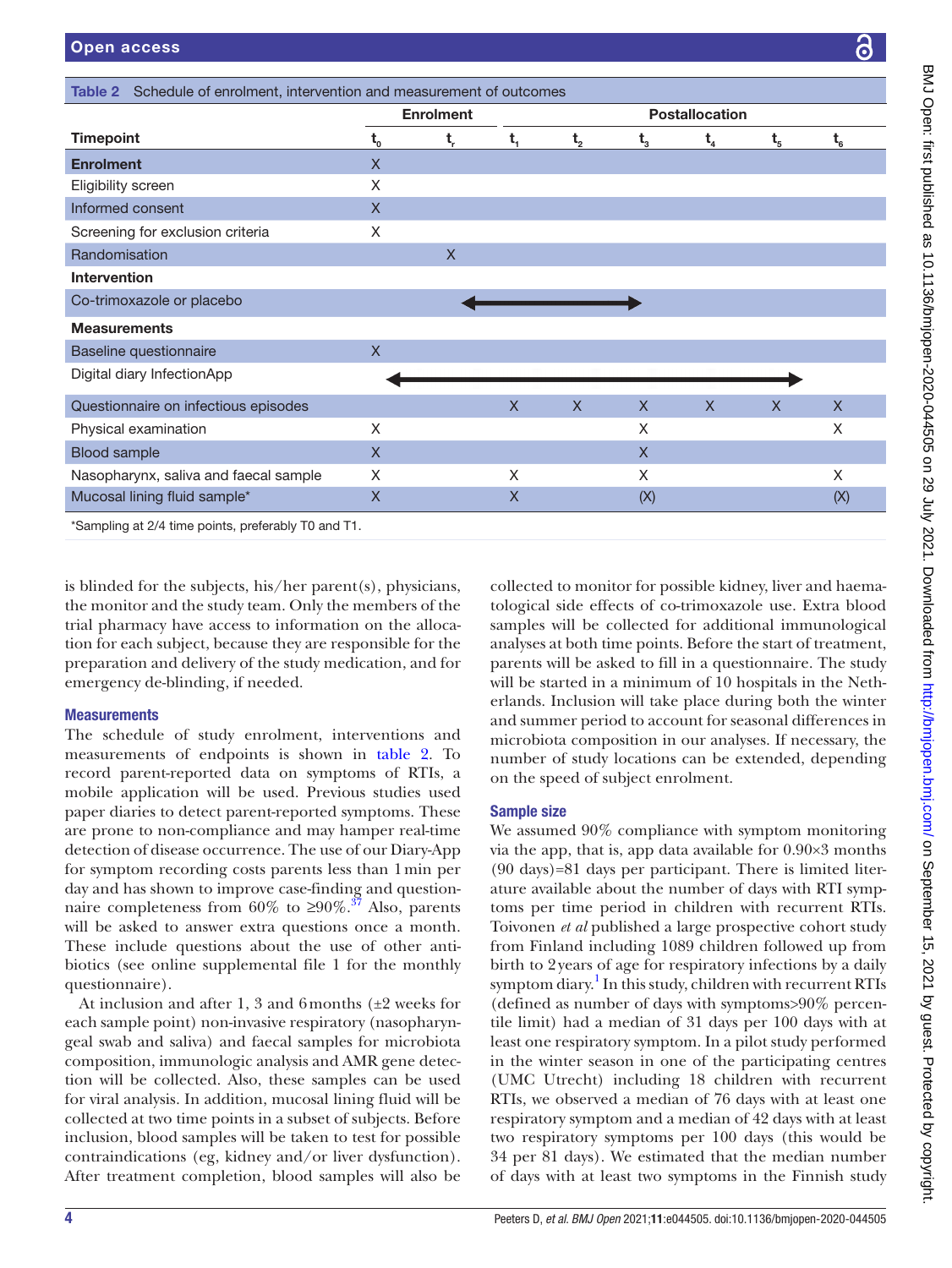would be  $(42/76)*31=17$  days per  $100=14$  days per 81 days. Following, we took the average of the Finnish study and our own study to end up with an estimated median number of symptomatic days of (14+34)/2=24 days per 81 days in the placebo group.

The IQR in the Finnish study was 104–136, translating into a SD of 23.7, which was comparable to the SD in our pilot study (20.5); as such we took the SD of our study for our sample size calculation since the period in which symptoms were measured in the pilot study (mean 115 days) better reflected the follow-up period of the trial (90 days) than the period in which symptoms were measured in the Toivonen study (at least 1year).

Assuming 24 days with at least two RTI symptoms in the placebo group and taking our aim to detect a clinically meaningful 40% reduction (ie, a reduction of 0.40×24 = 10 days with RTI symptoms) in the antibiotic treatment arm, we need to include 71 children per arm, so a total number of  $71\times2 = 142$  children, according to the Wilcoxon-Mann-Whitney test for two groups (two-tailed) with alfa 0.05 and power 80%. Including a dropout rate of 10%, this brings us to a number of  $71/0.9 = 79$  children per arm, so a total number of 158 children.

#### Outcomes and data analysis

[Table](#page-3-0) 2 summarises the assessment and sampling schedule.

#### Assessment of RTI symptoms

Descriptive statistics for demographic and clinical characteristics for both treatment allocation groups will be described. These include but are not limited to age, height, weight, ethnicity, co-morbidity, previous ENTinterventions, use of medication, the number of RTI episodes before inclusion, the severity of the infections (eg, hospital admissions) and type of RTI (eg, bronchiolitis, otitis, pneumonia). Also, we will examine the frequency distribution of risk factors for the development of RTIs, which include for example smoking in the household, number of siblings and daycare attendance.

Analyses will be performed on the basis of the 'intentionto-treat principle', comparing the treatment arm with the placebo arm, defining the treatment group based on the treatment allocation. In the intention-to-treat analysis, every randomised subject will be included according to treatment assignment, thus ignoring potential nonadherence, protocol deviations, withdrawal and anything that happens after randomisation, therefore maintaining prognostic balance generated from the original random treatment allocation. The analyses will only include subjects of whom at least 80% of the symptom diary data is available. An inventory of missing data will be made and if over 5% of 142 subjects have less available data than 80% of the symptom diary days, an imputation strategy will be used. We will also conduct a 'per-protocol analysis' in which we will only include the days that patients adhered to the protocolled treatment allocation. R and IBM SPSS Statistics will be used for statistical analyses.<sup>[38](#page-6-19)</sup>

BMJ Open: first published as 10.1136/bmjopen-2020-044505 on 29 July 2021. Downloaded from http://bmjopen.bmj.com/ on September 15, 2021 by guest. Protected by copyright BMJ Open: first published as 10.1136/bmjopen-2020-044505 on 29 July 2021. Downloaded from <http://bmjopen.bmj.com/> on September 15, 2021 by guest. Protected by copyright.

For our primary objective, we will compare the number of days with at least two RTI symptoms during 90 days of receiving antibiotic treatment/placebo. Since the actual number of monitored days may vary per patient, we will analyse the incidence rate (number of days with at least two RTI symptoms divided by the total number of days monitored). We will use a negative binomial regression analysis with the number of days with at least two respiratory symptoms as outcome and the number of days monitored as offset. Our target parameter is the incidence rate ratio for treatment. We will include main effects of strong predictors of RTI symptoms in the model.

To determine which set of available determinants predicts heterogeneity of treatment effect, we will first develop a prediction model including well-known risk factors for the development of RTI complaints in children. These include, for example, age of the child, smoke exposure in the household, day-care attendance and number of siblings. In this prediction model, we will adjust for treatment allocation.<sup>[39](#page-6-20)</sup> From this model, a summary score will be derived that is used as a risk score in the final model. The interaction between this risk score and the treatment allocation will be added as a covariate in a model for the primary outcome to investigate to what extent these host factors affect the effect of treatment on our primary outcome.

As a secondary analysis, we will also perform a negative binominal regression analysis with number of days with at least two RTI symptoms as the dependent variable and number of monitored days as offset, during the total 0–6months period in order to assess the outcome both during and after cessation of co-trimoxazole versus placebo. In addition, we will also apply a mixed-effect model to estimate whether the pattern of RTI symptoms over time changes according to treatment allocation.

#### Respiratory and gut microbiota

For the secondary objective to detect shifts in microbiota composition in the group that received antibiotic prophylaxis compared with the placebo group, we will collect nasopharyngeal swabs (paediatric Copan e-swab with flocked nylon tip) and faecal samples from which bacterial DNA will be extracted according to previously validated methods. Swabs and faecal samples are frozen at −80°C until further analyses. Metagenomic sequencing will be conducted in order to identify the microbiota composition and AMR genes of the faecal samples, in addition to antimicrobial resistance analyses of specific bacteria. For nasopharyngeal samples, 16S-based sequencing will be used to examine the microbiota composition and follow-up analyses for AMR genes or resistance analyses for specific bacteria may take place.<sup>3040</sup>

#### Saliva, blood and mucosal lining fluid samples

Blood samples (peripheral blood mononuclear cells and plasma), saliva samples and mucosal lining fluid will be collected at predetermined intervals ([table](#page-3-0) 2) for immunological analyses aimed at the identification of markers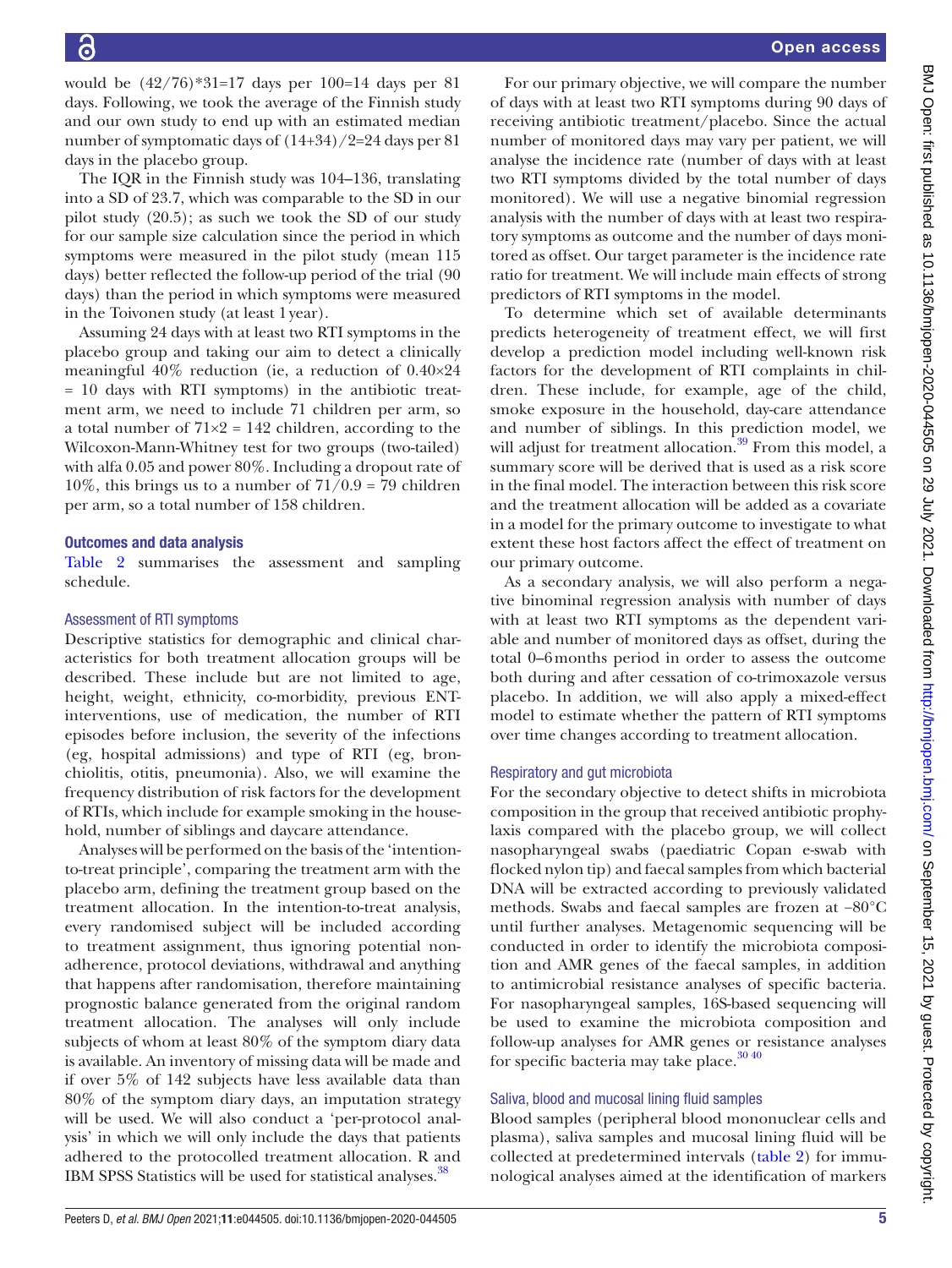#### Open access

associated with clinical outcome and treatment effect, and further exploration of the immune response against RTIs/pathogens and microbiota-immune interactions. Techniques include, but are not limited to, flow cytometry, proteomics, proliferative studies, cytokine release assays and RNA expression profiling. Saliva samples will also be used for the determination of antimicrobial peptides, inflammatory cytokines, proteomics and mucosal antibodies. Mucosal lining fluid will be used to measure (protein) immune markers such as antibodies, chemokines and cytokines. Finally, saliva/MLF/nasopharyngeal swab samples can be used for viral analyses.

#### Data management

Clinical data will be collected from the Electronic Medical Record by the research staff. All research data will be stored in the data management programme Castor Electronic Data Capture (EDC). The handling of personal data will comply with the Dutch General Data Protection Regulation (in Dutch: Algemene Verordening Gegevensbescherming). Data will be handled confidentially. The research team has access to coded data. To be able to trace data to an individual subject, a subject identification code list will be used to link the research data to the subject, which will be safeguarded by the local investigators and the trial pharmacy. This trial is monitored in accordance with the Good Clinical Practice guidelines.

#### PATIENT AND PUBLIC INVOLVEMENT

Because we are supported by two patient involvement groups, we feel confident that both physicians and also patients will be open to our study results. The patient involvement groups were actively involved in the development of our study protocol. During the yearly conference day of the Foundation for Primary Immune Deficiencies ('Stichting voor Afweerstoornissen'), one of our group members (LMV) has discussed the use of antibiotic prophylactic treatment for mild immune deficiencies in children with patients and parents. Many patients and parents expressed their worries about prolonged antibiotic use, mainly related to its adverse effects and the possibility of future infections with resistant bacteria that can no longer be treated with antibiotics. Following this discussion, we started discussion sessions with parents of children visiting the airway clinic in the Wilhelmina Children's Hospital, UMC Utrecht, at several time points. The results showed that parents felt that more research was needed to determine whether antibiotic prophylaxis is an effective treatment. The involvement of both patient groups facilitates acceptance and implementation of our study results in the patient community. We will provide these patient support groups with our study results by publication of the outcomes in 'Paraplu', the monthly journal of the Foundation for Primary Immune Deficiencies, and by discussion of the results during meetings of the patient support groups. Also, we will send a half-yearly newsletter and an information bulletin containing the final results to the study participants.

#### ETHICS AND DISSEMINATION

This study will be conducted according to the principles of the Declaration of Helsinki (2013, Brazil, version 64) and in accordance with the *Research Involving Human Subjects Act (WMO*). The Medical Research Ethics committee Zuidwest Holland/LDD (The Hague/Leiden, The Netherlands) has approved the study protocol. Approval of the local board of each trial site will be obtained before enrolment of the first subject in that specific hospital. This study is registered in The Netherlands National Trial Register (NTR) as Trial NL7044. After completion of this study, results will be submitted to a peer-reviewed journal.

#### CURRENT TRIAL STATUS

The first subject was enrolled in January 2019. All the local boards of the first 10 trial sites have given their approval to start enrolling patients in this study, the latest approval was obtained in February 2020. If enrolment is slower than expected, a request for the addition of extra trial sites will be submitted to the Medical Research Ethics committee.

#### Author affiliations

<sup>1</sup>Department of Paediatrics, Haga Hospital, Juliana Childrens Hospital, Den Haag, Zuid-Holland, The Netherlands

<sup>2</sup>Department of Biomedical Data Sciences, Medical Statistics, Leiden University Medical Center, Leiden, The Netherlands

3 Department of Hospital Pharmacy, Haga Teaching Hospital, Den Haag, The **Netherlands** 

4 Department of Hospital Pharmacy and Department of Epidemiology, Erasmus MC, Rotterdam, The Netherlands

<sup>5</sup>Center for Inflammation Research, Queen Medical Research Institute, University of Edinburgh, Edinburgh, UK

<sup>6</sup>Department of Paediatric Infectious Diseases and Immunology, University Medical Center Utrecht, Wilhelmina Children's Hospital, Utrecht, The Netherlands

<sup>7</sup>Department of Paediatrics, Erasmus MC Sophia, Rotterdam, The Netherlands 8 Department of Paediatrics, Maastricht UMC+, Maastricht, The Netherlands <sup>9</sup>Section Paediatric Infectious Diseases, Laboratory of Medical Immunology, Radboud Center for Infectious Diseases, Radboud Institute for Molecular Life Sciences, Nijmegen, The Netherlands

<sup>10</sup>Department of Paediatric Infectious Diseases and Immunology, Radboud University Medical Center, Amalia Children's Hospital, Nijmegen, The Netherlands

Contributors All authors helped with the design of this study and approved the final manuscript. DP, LMV and GJAD wrote the first draft of the study protocol and manuscript. NvG was consulted for the statistical analysis plan for this study. LEV helped in preparing the trial medication and advised on improving safety measures in relation to the trial medication. DB was consulted for the secondary outcomes on microbiota composition and AMR genes. AMvR was consulted for the design of the study.

Funding This study was supported by the Elisabeth von Freyburg fonds, 'Stichting Kiddy Goodpills' and the Haga Teaching Hospital. Award/Grant number is not applicable.

Competing interests None declared.

Patient consent for publication Not required.

Provenance and peer review Not commissioned; externally peer reviewed.

Supplemental material This content has been supplied by the author(s). It has not been vetted by BMJ Publishing Group Limited (BMJ) and may not have been